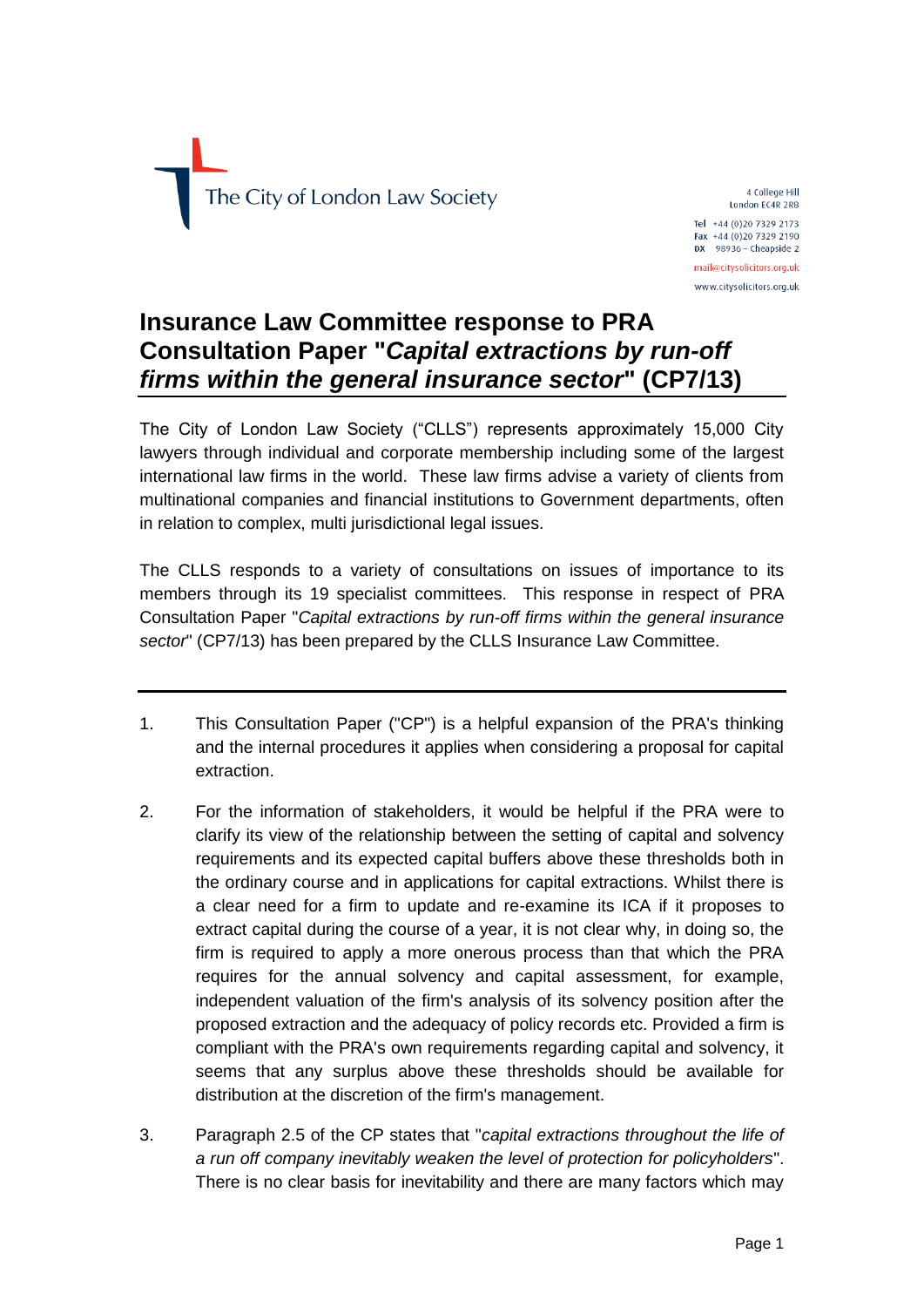result in at least equivalent or increased protection of policyholders during the period of run-off notwithstanding a capital extraction, for example nonmaterialisation of IBNR, settlement at a figure below the reserve for a claim and purchase of reinsurance.

4. It would be helpful for the PRA to clarify expectations around the timing of communications between the firm and the PRA. Paragraph 2.8 of the CP suggests that the Board should approve a proposal for capital extraction prior to requesting PRA consent but also requires the firm to engage with the PRA at an early stage of its proposals.

24 October 2013

© CITY OF LONDON LAW SOCIETY 2013

All rights reserved. This paper has been prepared as part of a consultation process. Its contents should not be taken as legal advice in relation to a particular situation or transaction.